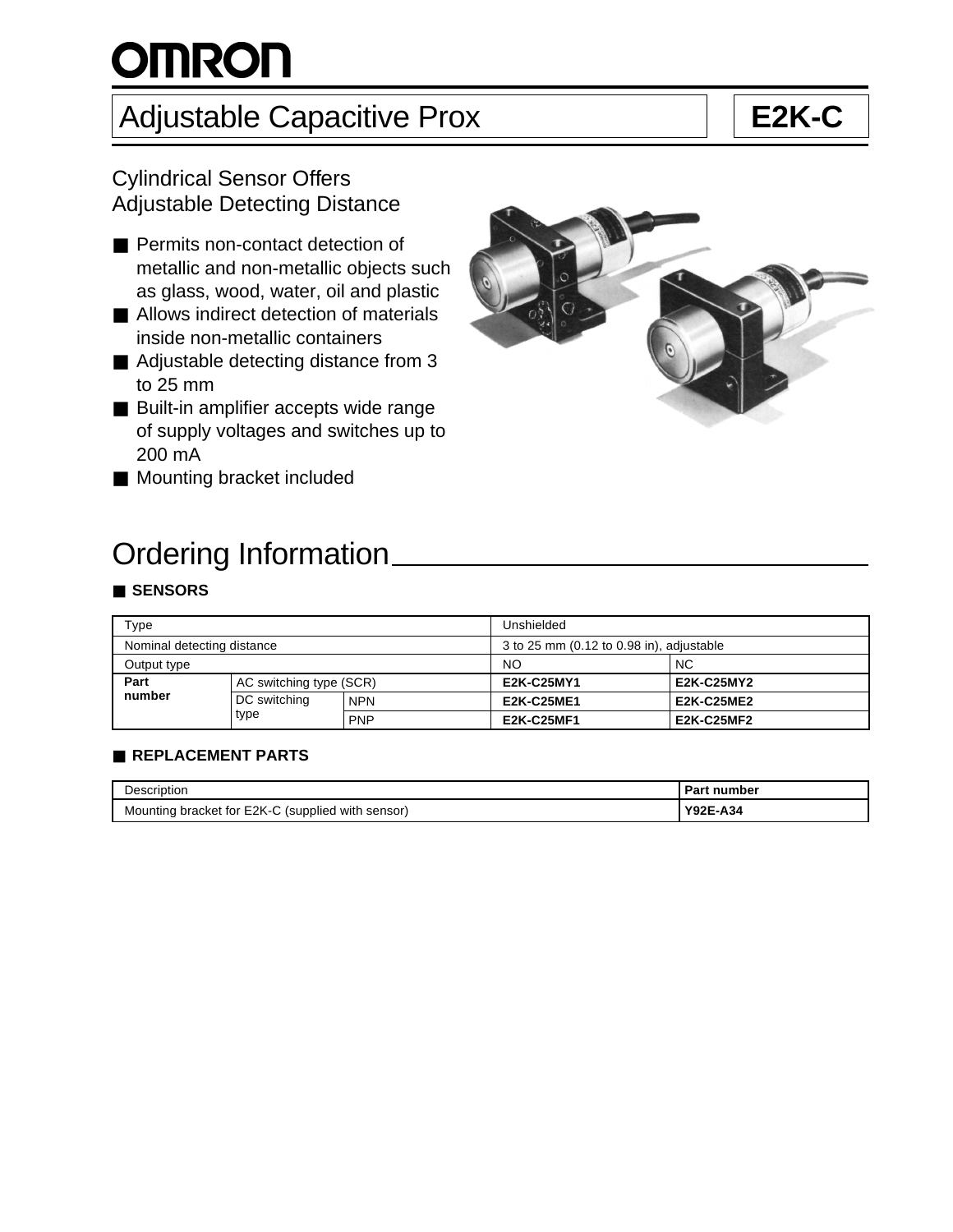## Specifications **CONSERVING SERVICES**

| Part number                                                                                                     |                 |                               | E2K-C25MOO                                                                                                         | E2K-C25MYQ                                   |  |  |
|-----------------------------------------------------------------------------------------------------------------|-----------------|-------------------------------|--------------------------------------------------------------------------------------------------------------------|----------------------------------------------|--|--|
| Sensor type                                                                                                     |                 |                               | Capacitive                                                                                                         |                                              |  |  |
| Body                                                                                                            |                 | <b>Size</b>                   | 34 mm (1.34 in) diameter                                                                                           |                                              |  |  |
|                                                                                                                 |                 | Type                          | Unshielded                                                                                                         |                                              |  |  |
| Supply voltage                                                                                                  |                 |                               | 10 to 40 VDC, 10% max. permissible<br>ripple peak to peak                                                          | 90 to 250 VAC, 50/60 Hz                      |  |  |
| Current consumption                                                                                             |                 |                               | 10 mA max. at 12 VDC<br>15 mA max. at 24 VDC                                                                       | 1 mA max. at 100 VAC<br>2 mA max. at 200 VAC |  |  |
| Detectable object type                                                                                          |                 |                               | Metallic and non-metallic objects                                                                                  |                                              |  |  |
| Sensitivity                                                                                                     |                 |                               | Adjustable                                                                                                         |                                              |  |  |
| Effective maximum detecting<br>distance (with standard target)                                                  |                 |                               | 3 to 25 mm<br>(0.12 to 0.98 in)                                                                                    |                                              |  |  |
| Standard target size<br>(grounded mild steel, L x W x H)                                                        |                 |                               | $50 \times 50 \times 1$ mm<br>$(2.0 \times 2.0 \times 0.04)$ in)                                                   |                                              |  |  |
| <b>Differential travel</b>                                                                                      |                 |                               | 15% max. of detecting distance                                                                                     |                                              |  |  |
| Control<br>output                                                                                               | AC<br>solid-    | Type                          |                                                                                                                    | SCR-NO (E2K-C25MY1)<br>SCR-NC (E2K-C25MY2)   |  |  |
|                                                                                                                 | state           | Max. load                     |                                                                                                                    | 200 mA                                       |  |  |
|                                                                                                                 |                 | Min. load                     |                                                                                                                    | 5 <sub>m</sub> A                             |  |  |
|                                                                                                                 |                 | Max. off-state                |                                                                                                                    | See "Leakage Current Characteristics"        |  |  |
|                                                                                                                 |                 | leakage current               |                                                                                                                    | graph in Engineering Data                    |  |  |
|                                                                                                                 |                 | Max. on-state                 |                                                                                                                    | 2V max.                                      |  |  |
|                                                                                                                 | <b>DC</b>       | voltage drop<br>Type          | NPN-NO open collector with pull-up                                                                                 |                                              |  |  |
|                                                                                                                 | solid-<br>state |                               | NPN-NC open collector with pull-up<br>PNP-NO open collector with pull-down<br>PNP-NC open collector with pull-down |                                              |  |  |
|                                                                                                                 |                 | Max. load                     | 200 mA                                                                                                             | $\equiv$                                     |  |  |
|                                                                                                                 |                 | Max. on-state<br>voltage drop | See "Residual Load Voltage" graph in<br><b>Engineering Data</b>                                                    |                                              |  |  |
| Response frequency                                                                                              |                 |                               | 70 Hz                                                                                                              | 10Hz                                         |  |  |
| Output short-<br>Circuit<br>circuit<br>protection<br>DC power supply<br>reverse polarity<br>Weld field immunity |                 |                               | Not provided                                                                                                       |                                              |  |  |
|                                                                                                                 |                 |                               | Provided                                                                                                           | Not provided                                 |  |  |
|                                                                                                                 |                 |                               | Not provided                                                                                                       |                                              |  |  |
|                                                                                                                 |                 | <b>RFI</b> immunity           | Not provided                                                                                                       |                                              |  |  |
| Indicators                                                                                                      |                 |                               | Target Present (red LED)<br>Output Operation (red LED)                                                             |                                              |  |  |
| <b>Materials</b><br>Housing<br>Sensing face<br>Cable sheath                                                     |                 |                               | ABS/PC                                                                                                             |                                              |  |  |
|                                                                                                                 |                 |                               | <b>ABS</b>                                                                                                         |                                              |  |  |
|                                                                                                                 |                 |                               | <b>PVC</b>                                                                                                         |                                              |  |  |
| Mounting                                                                                                        |                 |                               | Bracket Y92E-A34 included                                                                                          |                                              |  |  |
| Prewired<br>Connections                                                                                         |                 |                               | Three-conductor cable, 2 m (6.56 ft) length Two-conductor cable, 2 m (6.56 ft) length                              |                                              |  |  |
| Weight with cable                                                                                               |                 |                               | Approx. 200 g (7.0 oz.)                                                                                            |                                              |  |  |
| Enclosure<br>ratings                                                                                            |                 | UL                            | 1                                                                                                                  |                                              |  |  |
|                                                                                                                 |                 | <b>NEMA</b>                   | 1, 4, 12, 13                                                                                                       |                                              |  |  |
|                                                                                                                 |                 | <b>IEC 144</b>                | IP67                                                                                                               |                                              |  |  |
| Approvals                                                                                                       |                 | UL                            | Listed, File Number E76675                                                                                         |                                              |  |  |
|                                                                                                                 |                 | <b>CSA</b>                    | Certified, File Number LR45951                                                                                     |                                              |  |  |
| Ambient operating temperature                                                                                   |                 |                               | –25° to 70°C (–13° to 158°F)                                                                                       |                                              |  |  |
| Vibration                                                                                                       |                 |                               | 10 to 55 Hz, 1.5 mm (0.06 in) double amplitude                                                                     |                                              |  |  |
| Shock                                                                                                           |                 |                               | Approx. 50 G's                                                                                                     |                                              |  |  |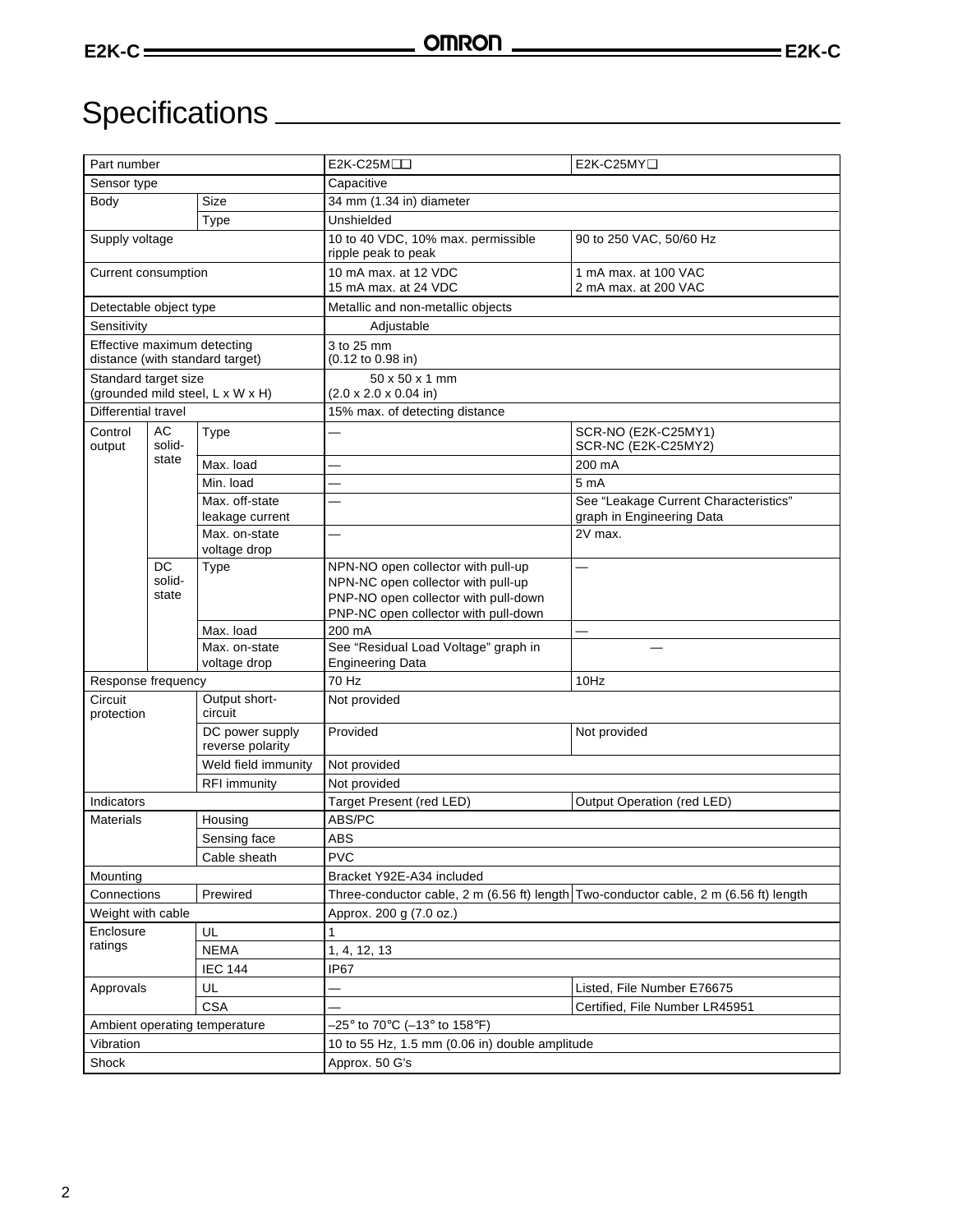### **Operation**

#### ■ **OUTPUT CIRCUIT DIAGRAMS AND TIMING CHARTS**

#### **DC Switching Types**

#### **E2K-C25ME**❑

The dotted line shows a transistor circuit load.



Note: IEC colors are shown in parentheses.

#### **E2K-C25ME1 NO** Present Absent Operates Releases H L ON OFF Target Load (between red and white) Logic (between white and black) Operation indicator **E2K-C25ME2 NC**



The dotted line shows a transistor circuit load.



|                                   |                             | <b>E2K-C25MF1</b><br><b>NO</b> | <b>E2K-C25MF2</b><br>ΝC |
|-----------------------------------|-----------------------------|--------------------------------|-------------------------|
| Target                            | Present                     |                                |                         |
|                                   | Absent                      |                                |                         |
| Load (between<br>white and black) | Operates<br><b>Releases</b> |                                |                         |
| Logic (between<br>red and white)  | н                           |                                |                         |
|                                   |                             |                                |                         |
| Operation<br>indicator            | ON<br>OFF                   |                                |                         |

#### **AC Switching Types**

**E2K-C25MY**❑





Note: IEC colors are shown in parentheses.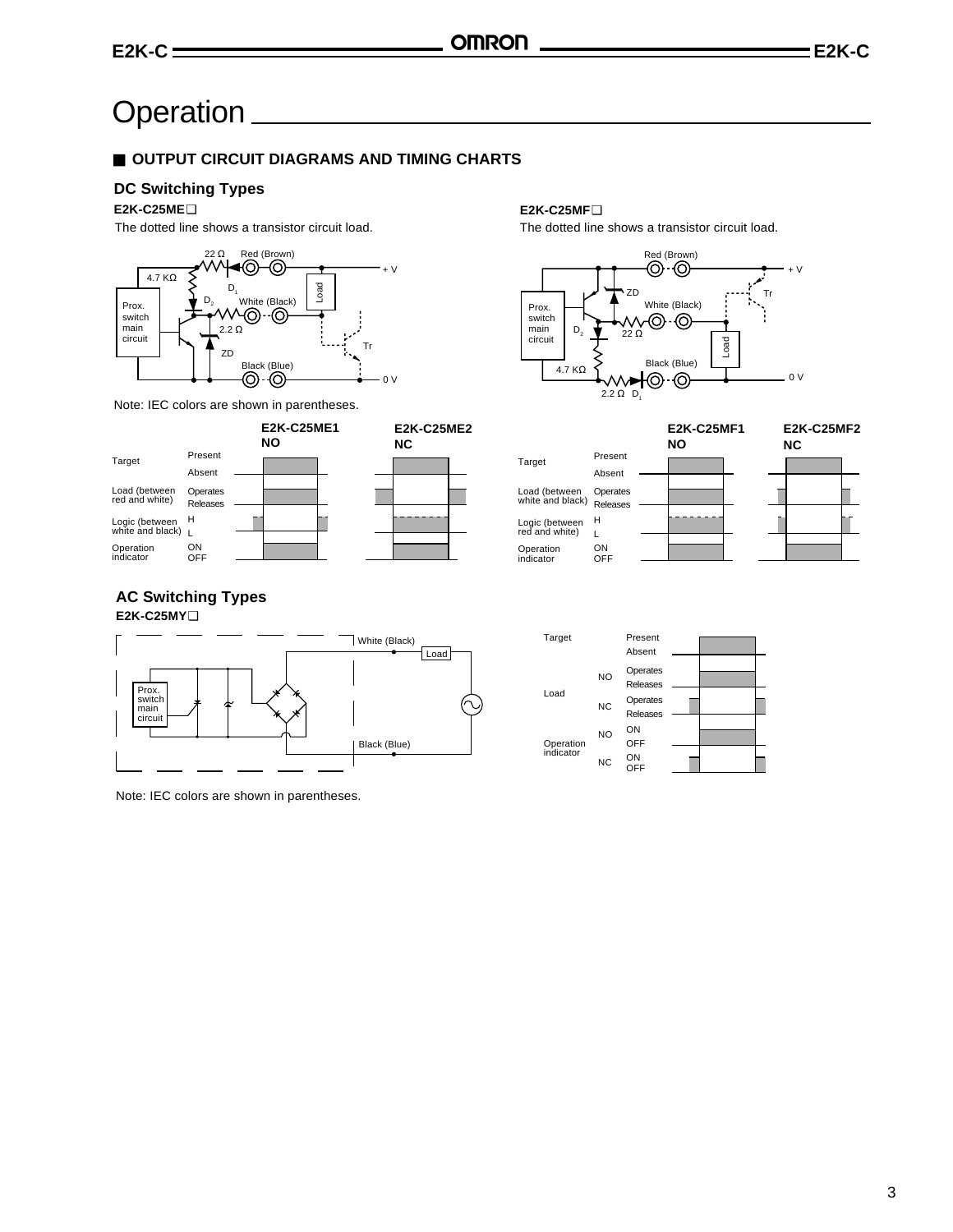### Engineering Data

**Operating Range**

**E2K-C25MY1**



#### **Detecting Distance vs. Size and Material of Target**



4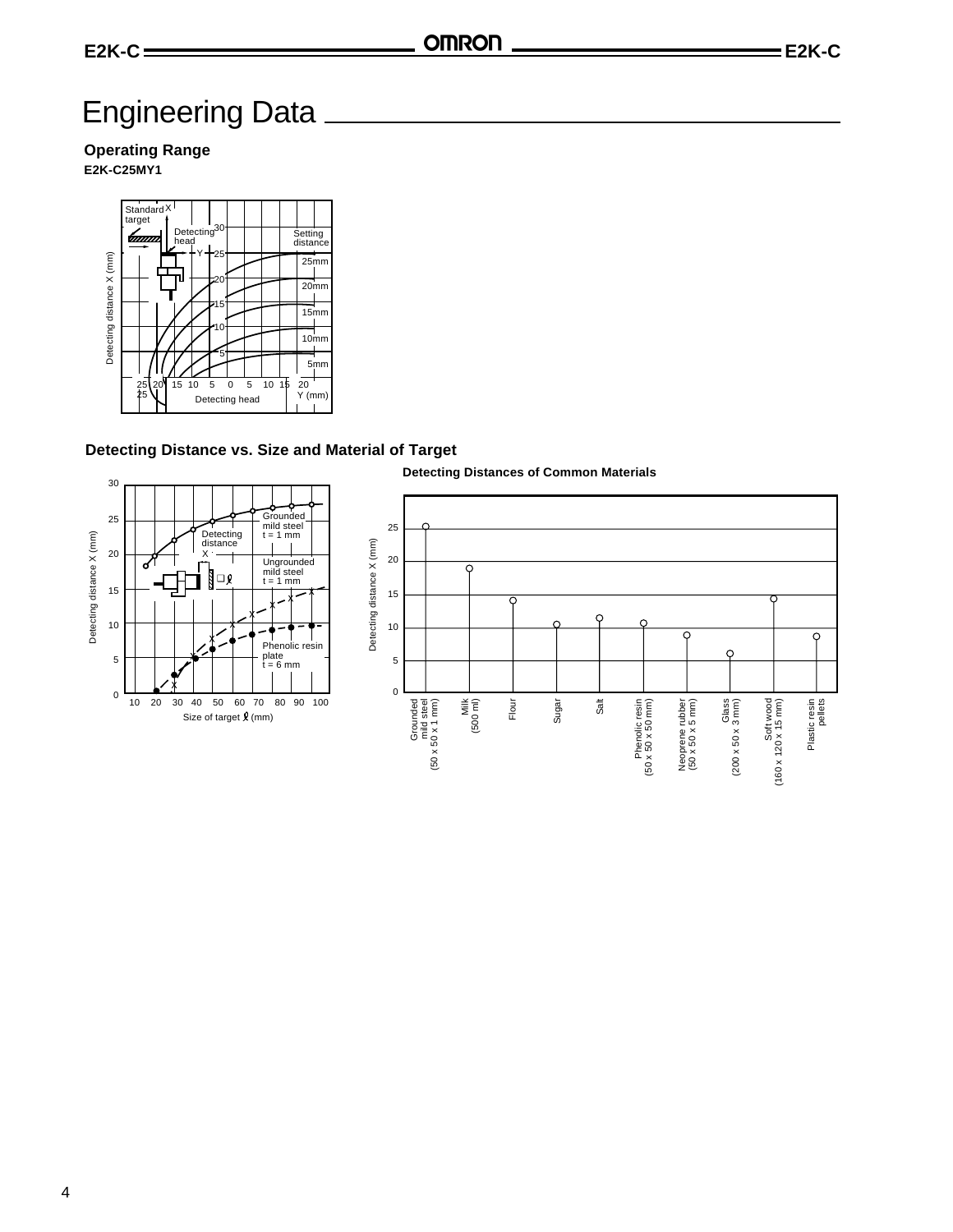**AC switching types E2K-C25MY**❑

#### **Residual Load Voltage Characteristics**

#### **DC switching types E2K-C25M**❑❑

#### **24VDC**



i : Load current (mA)<br> $V_s$  : Supply voltage (V) : Supply voltage (V)

#### **Leakage Current Characteristics**



### **Dimensions**

Unit: mm (inch)



Note: Cable may be extended to 200 m (656 ft).



Note: When the current rating of the load is less than 10 mA, false operation may occur. This is normal, and the problem can be cured by installing a bleeder resistor in parallel with the load. Use the formulas given here to calculate the power rating and value of the resistor.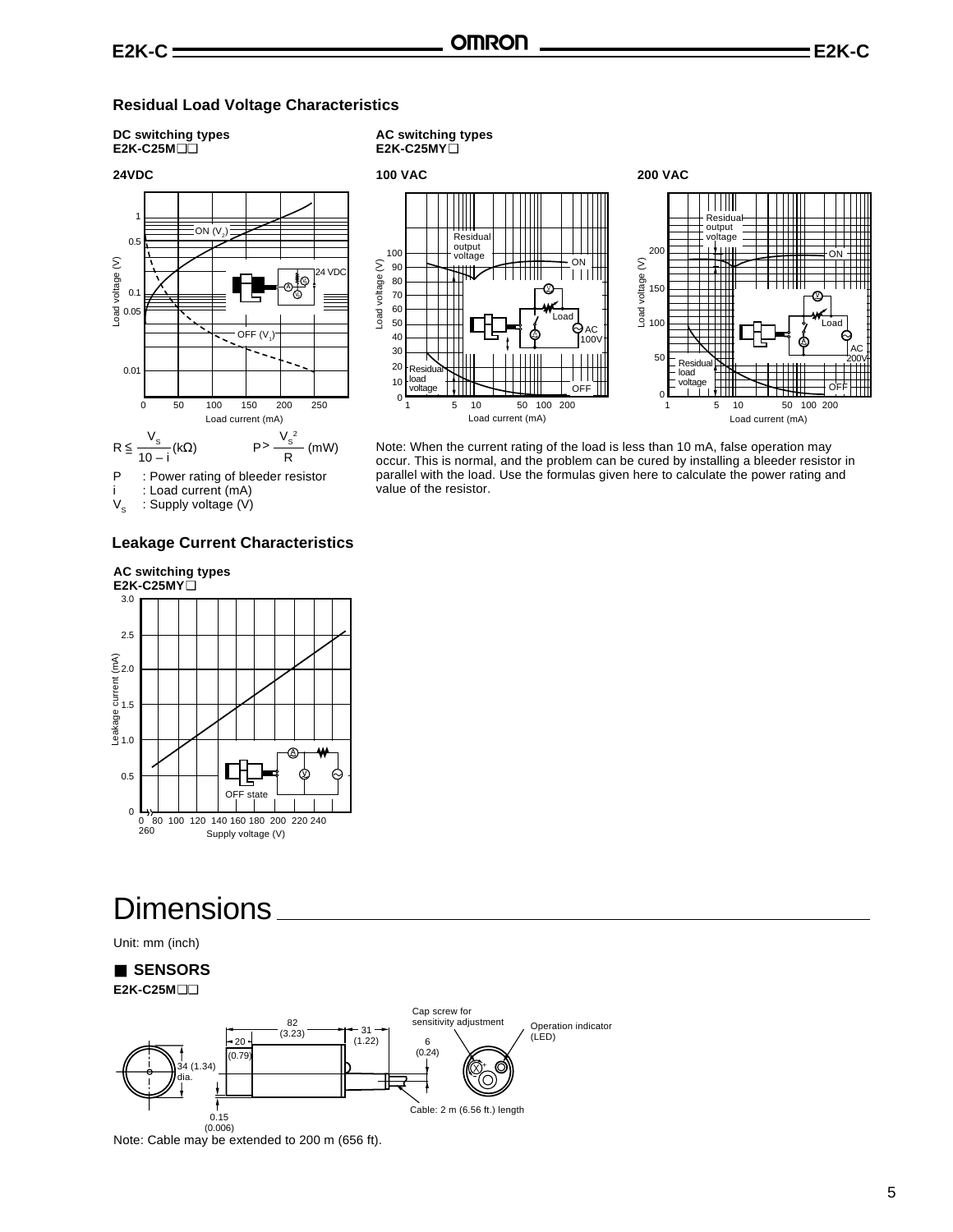Unit: mm (inch)

#### ■ **MOUNTING BRACKET**



### **Precautions**

#### ■ **EFFECTS OF SURROUNDING METALS** ■ **MUTUAL INTERFERENCE**

When mounting the sensor, be sure to provide the minimum distance shown in the diagram. This prevents the sensor from being affected by metallic objects other than the target. Also, when using the supplied mounting bracket, be sure to allow a distance of 20 mm or more between the detecting face and the mounting bracket.



To prevent mutual interference, be sure to space the two sensors at a distance greater than that shown in the diagrams.

#### **Opposed mounting**



#### **Parallel mounting**

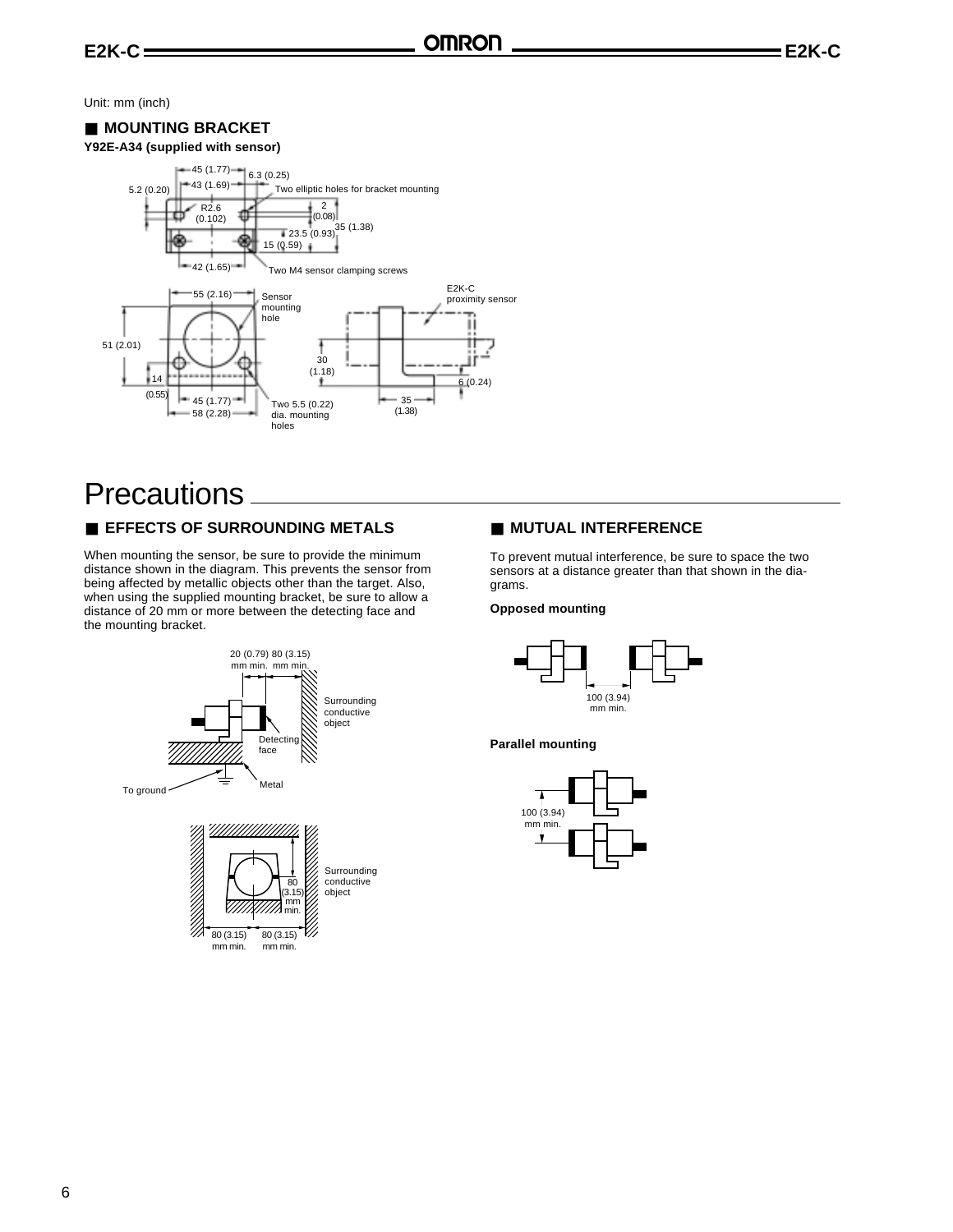#### ■ **SENSITIVITY ADJUSTMENT**

#### **NO type (E2K-C25M**❑**1)**

Remove protective rubber plug to gain access to sensitivity adjustment screw. Use the screwdriver provided with each sensor to turn the sensitivity adjustment screw.



1) Remove any targets from in front of the sensor. Turn the sensitivity adjustment screw CLOCKWISE until the sensor turns ON and the indicator illuminates.

Sensitivity adjustment



Stop when the sensor turns ON

2) Place a target in front of the sensor. Turn the sensitivity adjustment screw COUNTERCLOCKWISE until the sensor turns OFF and the indicator goes out. Note the number of revolutions between OFF and ON positions.

Sensitivity adjustment



Stop when the sensor turns OFF

3) If the number of revolutions is greater than one and a half, the sensor will provide stable output. If the number of revolutions is less than one and a half, increase or decrease the distance between the target and the sensing face as necessary to allow at least one and a half revolutions between the ON and OFF positions.



4) Now turn the sensitivity adjustment screw CLOCKWISE to the midpoint between the ON and OFF points.



5) If the distance between the target and the sensor is not constant, perform the first adjustment operation (#1) when the target is at the closest position to the sensor. Then perform the second adjustment operation (#2) when the target is at the farthest position from the sensor.

#### **NC type (E2K-C25M**❑**2)**

The sensitivity adjustment procedure for NC type proximity sensors is the same as for NO type sensors, with the exception that ON and OFF operations of the proximity sensor and ON and OFF points in the adjustment procedure are exactly reversed.

#### ■ **USING METAL CONDUIT**

If a high voltage of power line runs near the proximity sensor cable, be sure to wire the sensor cable through a metal conduit to protect the sensor from malfunctioning or damage.

#### ■ **SURGE PROTECTION**

The proximity sensor is provided with a surge suppressor circuit. However, if any large surge generating source (i.e., motor, welding machine, etc.) exists in the vicinity of the proximity sensor, insert a surge suppressor (such as a varistor) into the surge generating source.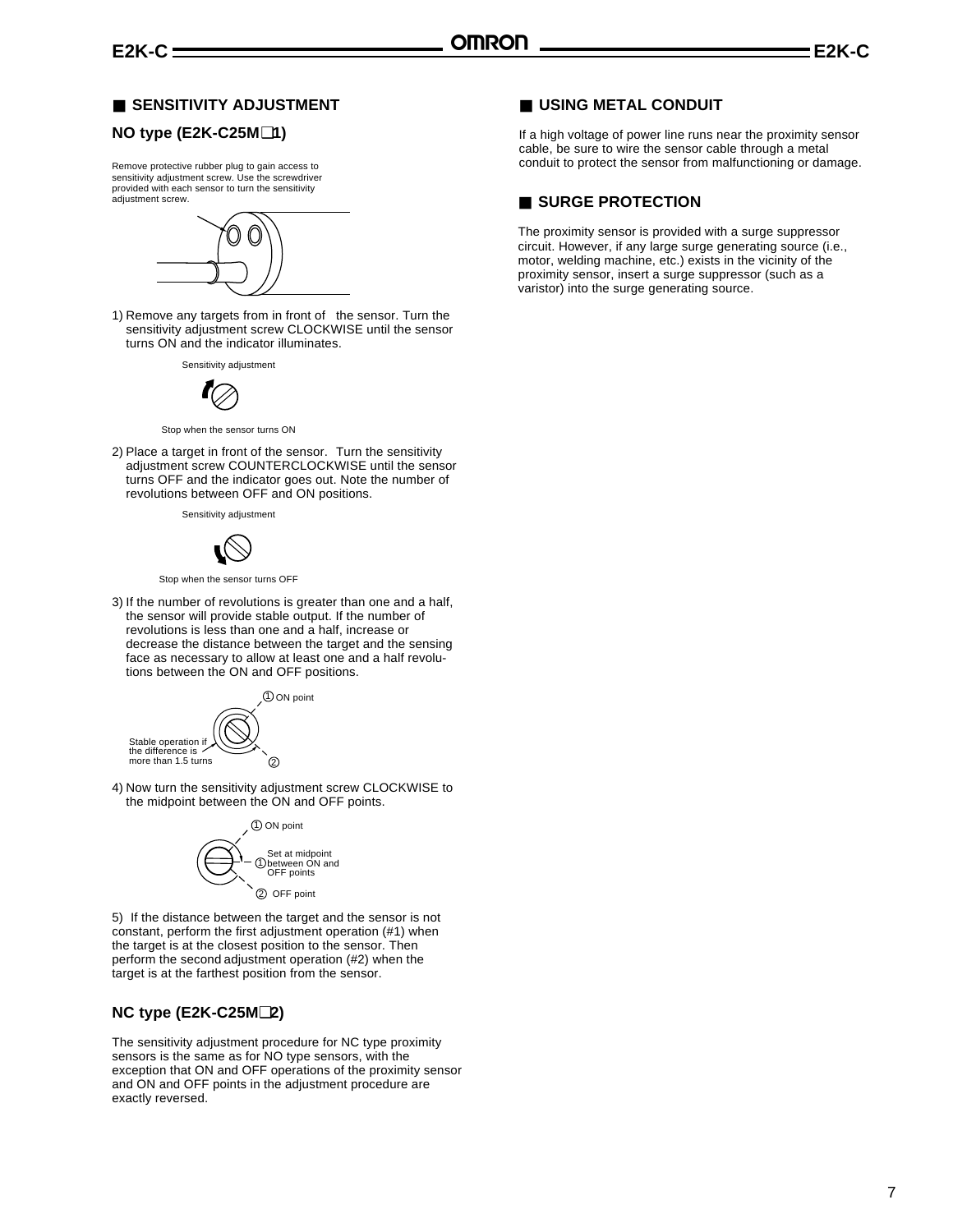**NOTE: DIMENSIONS ARE SHOWN IN MILLIMETERS. To convert millimeters to inches divide by 25.4.**



**OMRON ELECTRONICS, INC.**<br>
One East Commerce Drive<br>
One East Commerce Drive<br>
285 Milner Avenue One East Commerce Drive<br>Schaumburg, IL 60173 **1-800-55-OMRON 416-286-6465**

8

Scarborough, Ontario M1B 5V8